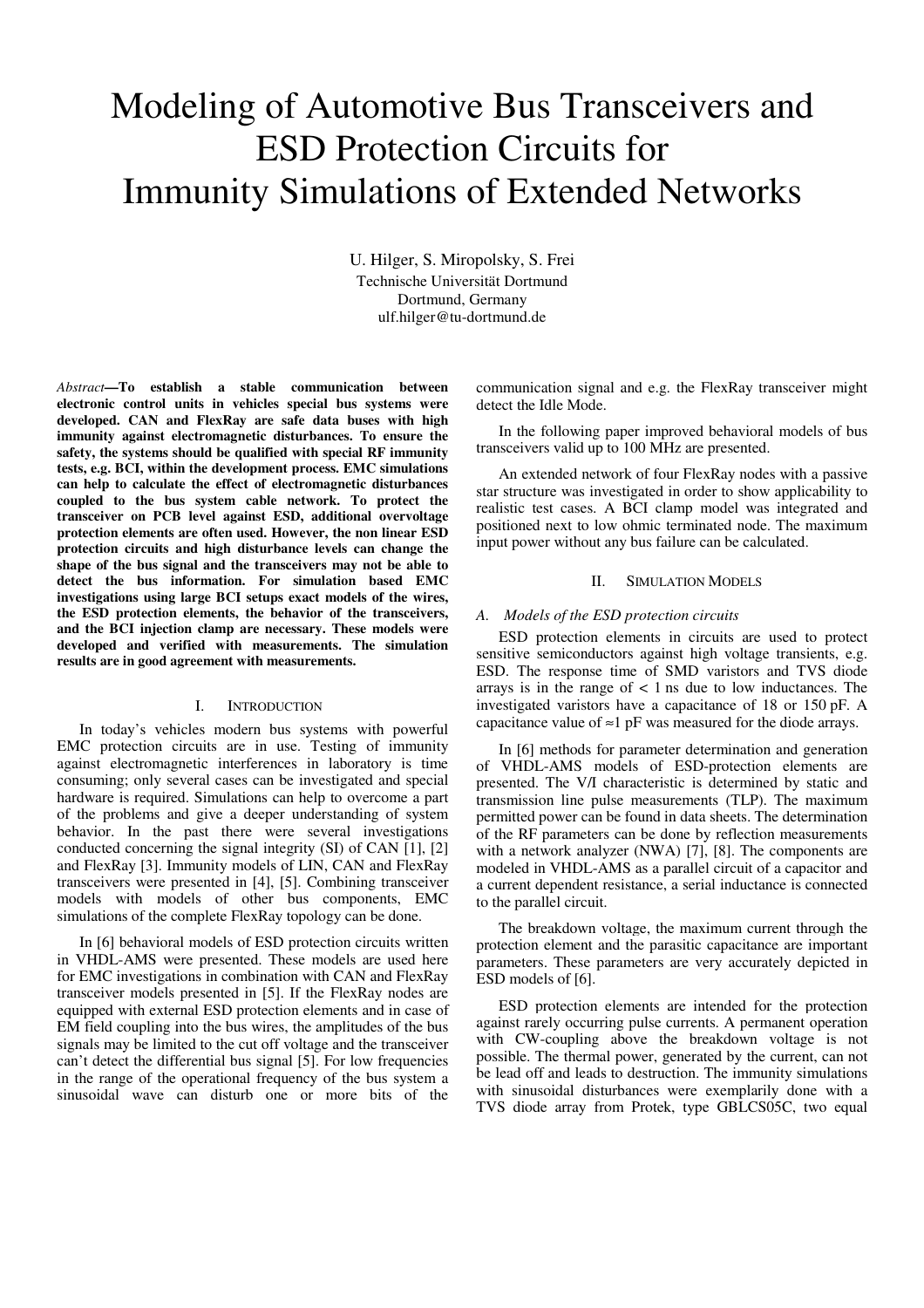SEMTECH TVS diodes of type SD12 (interconnected as an array) and two Epcos Varistors, type CT0603K14G and CT0603L25HSG. Table I shows the main characteristics of the investigated elements.

TABLE I. CHARACTERISTICS OF PROTECTION ELEMENTS

| <b>Protection</b><br>element     | <b>Breakdown</b><br>voltage @ 1 mA | <b>Maximum</b><br>power losses | <b>Equivalent</b><br>impedance   |
|----------------------------------|------------------------------------|--------------------------------|----------------------------------|
| Protek TVS-Array<br>GBLCS05      | 6 V                                |                                | $1.4$ pF $\parallel$ 100 kΩ      |
| <b>SEMTECH</b><br>TVS-Diode SD12 | 13,3 V (DC)                        |                                | 12 pF $\parallel$ 100 kΩ         |
| Epcos Varistor<br>CT0603K14G     | 14 V (RMS)<br>22 V (DC)            | $3 \text{ mW}$                 | 150 pF $\parallel$ 30 k $\Omega$ |
| Epcos Varistor<br>CT0603L25HSG   | 25 V (RMS)<br>32 V (DC)            | $3 \text{ mW}$                 | 18 pF $\parallel$ 70 k $\Omega$  |

*B. Behavioral Models of FlexRay Transceivers* 

Because of the nonlinear behavior of the transceivers for EMC modeling, not only the determination of the stationary impedance is important, but also the dynamic behavior in case of bus communication failure [4], [5]. In other investigations the input impedance of IC's were mostly determined by the reflection measurements of the input pins and potential ESD protection elements were implemented as simple diode models [9]. The nonlinear effects near or over critical values are not considered in these examinations. In [5] investigations on modeling of CAN and FlexRay transceivers were made and very simple equivalent impedance models for EMC simulations were presented. However the behavior in case of transient disturbances or the partial destruction of bits by amplitude modulated signals in combination with ESD protection circuits and the transceiver internal signal processing is not considered. The receiver unit of a differential bus transceiver can be modeled as ideal high impedance comparator with low pass filter. High frequencies or fast transient pulses may not affect the correct detection of the signal and pulse width. In Table II the equivalent RC-circuits of investigated bus transceivers are shown.

TABLE II. EQUIVALENT IMPEDANCES OF INVESTIGATED BUS DRIVERS

| <b>Transceiver</b>                         | <b>CAN Type A FlexRay Type A FlexRay Type B</b> |                         |
|--------------------------------------------|-------------------------------------------------|-------------------------|
| Equivalent Impedance $12 pF    450 \Omega$ | $10pF$   2 k $\Omega$                           | 42 pF $\parallel$ 20 kΩ |

Figure 1 shows a simple behavioral model of the bus receiver with equivalent impedance bus load, comparator and low pass filter.

The comparator detects and amplifies the differential bus voltage. The connected low pass will filter all high frequency parts of the signal and the digital unit is modeled as ideal A/D-D/A converter.

In VHDL-AMS the transceiver behavior can be modeled as combination of discrete elements and variable input impedances (V/I- and f/Z- tables) which can be found by measuring the DC V/I characteristic and the impedance in failure point in frequency domain.



Figure 1. Behavioral model of FlexRay receiver input

Figure 2 shows sample V/I-measurement results done with HPPI TLP [10] of two typical FlexRay transceivers. At levels over 45 – 50 V internal ESD circuits may switch and the current increases critically. Below 45 V both transceivers have high impedances.



Figure 2. TLP measurement, V/I characteristic of tested FlexRay transceivers

In Figure 3 the frequency dependent critical failure voltages of the FlexRay transceivers are presented. Because of constructive variations and internal signal processing the transceivers have different immunity levels.



Figure 3. Critical failure voltage of tested FlexRay transceivers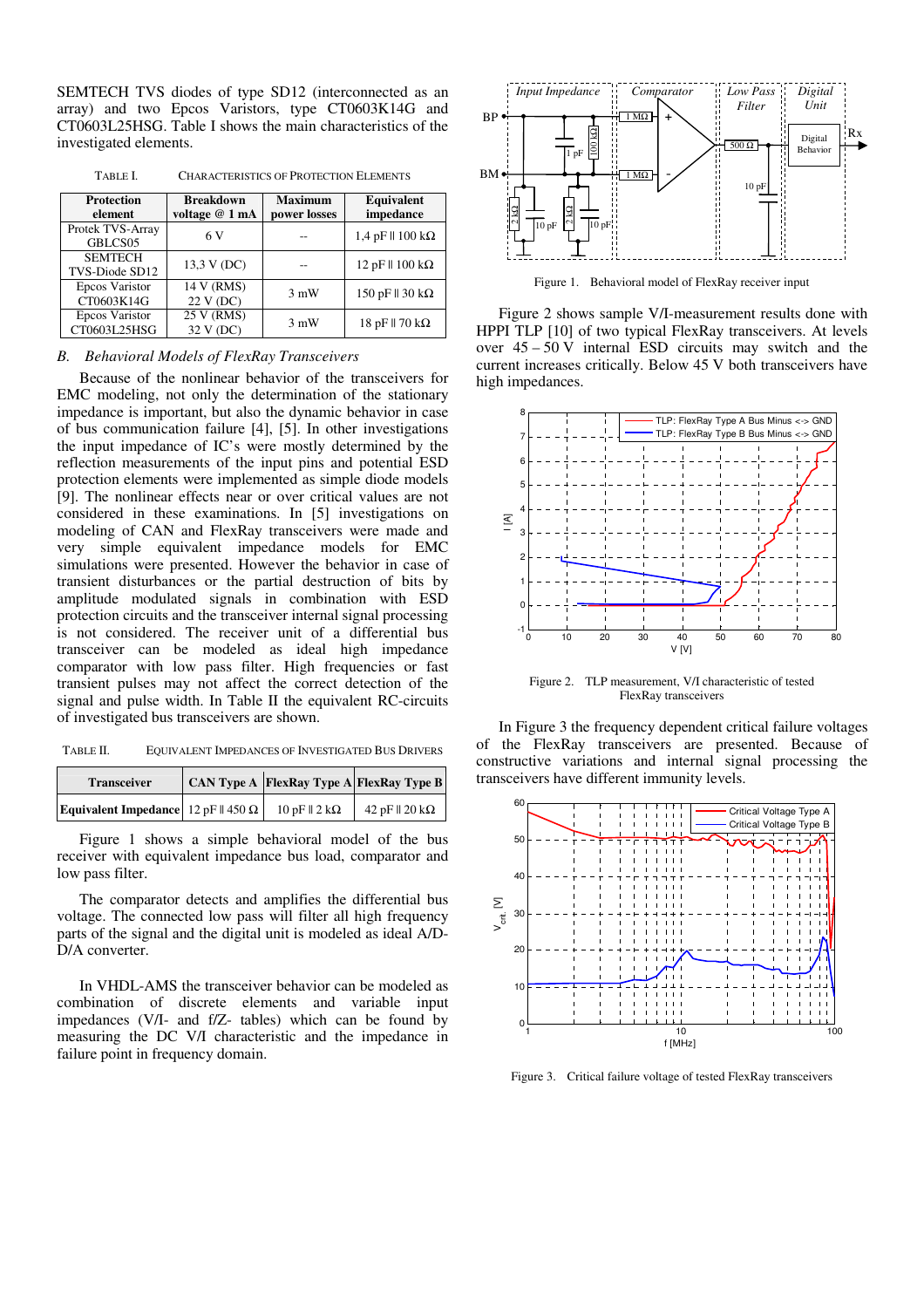The voltage change between 90 and 100 MHz are caused by resonances in the measurement setup.

# *C. Physical Model of the BCI Clamp*

For simulating a BCI setup an exact model of the BCI clamp is essential. The BCI model couples the disturbance power through the wires to the EUT and adds an additional inductance. The used BCI model [12] is show in Figure 4. P1 is the power injection port of the clamp. The input impedance is modeled by inductances, capacitors and resistors. Between P2 and P3 the cable of the EUT is connected.



Figure 4. Equivalent circuit model of the BCI clamp

## *D. Cable model*

In [13] a time domain model of a multiconductor transmission line considering frequency dependent losses, e.g. skin effect, for VHDL-AMS was developed. The model can be used for linear and nonlinear time and frequency domain simulations. The given approach implements analytical approximations of the attenuation and the characteristic admittance functions directly in VHDL-AMS by using a transfer function described by a rational function approximated using Padé's method. These models were tested in several setups and the matching of simulation and measurement results is good.

# III. INVESTIGATIONS OF FLEXRAY TRANSCEIVERS IN COMBINATION WITH ESD PROTECTION CIRCUITS

CAN and FlexRay are operating with differential bus levels and signal transmission is realized via twisted pair wires. The transceivers evaluate the differential voltage between the bus lines and decide whether "logical zero" or "logical one" is present. Since the pair twisted cable is used it can be assumed that mainly common mode disturbances may affect the transceiver. The disturbance is coupled to both bus lines symmetrically, the differential bus levels are not affected.

Wrongly dimensioned ESD protection elements may cut off the bus voltages on both lines and thus the differential bus voltage might be affected. In the FlexRay protocol a differential bus voltage of zero for data communication introduces the idle mode. In this case the communications will stop.

# *A. Disturbances at low frequencies*

To perform EMC simulations of the overall system, the transceiver models described in chapter II.B can be modularly extended with VHDL-AMS models of protection elements. According to the DPI method [16] the noise voltage will be coupled to both bus lines through the termination resistors and a capacitor. In Figure 5 the simulation and measurement setup is shown.



Figure 5. Test setup incoupling with DPI method

In the following the protection elements of Table I are further investigated. The models are stimulated with a typical AM modulated test signal with carrier wave frequency of 1 MHz and a modulation frequency of 1 kHz. The modulation factor is 80%. Figure 6 shows the simulated FlexRay Bus Plus signal in combination with the model of a TVS diode array. The limiting effect of the protection element can be seen.



Figure 6. Simulation of disturbed FlexRay bus voltage in combination with a TVS Diode Array

A comparison between simulation and measurement is given in Figure 7. The upper curves are a zoomed part of the signal levels of BP and BM of Figure 6.

The voltages are limited by the protection element. At disturbance amplitude of about 8 V, the transceiver can not detect the differential voltage anymore. The disturbed differential bus signal with the resulting bit errors can be seen below. The correlation between simulation and measurement results correlate very good.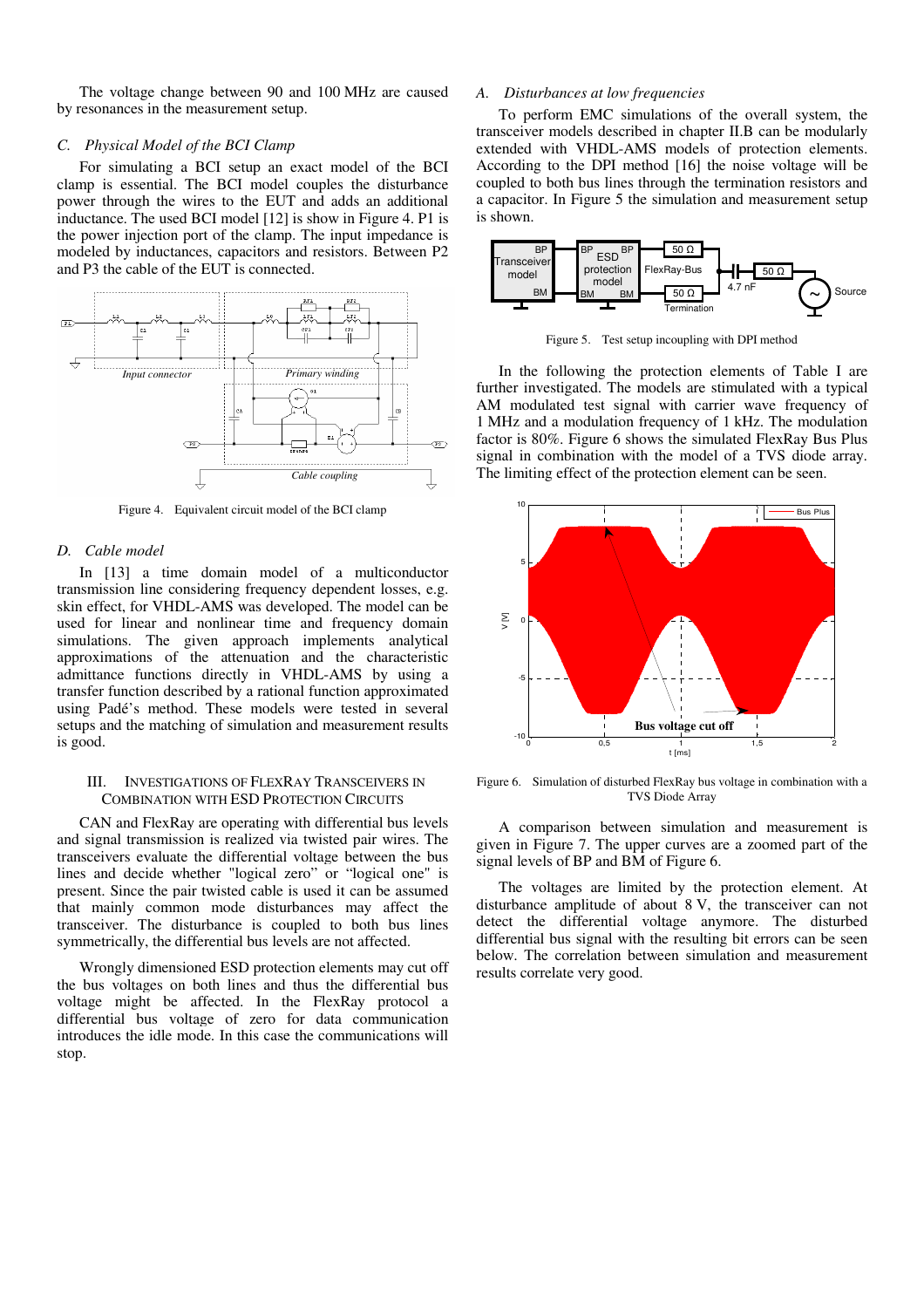

Figure 7. Simulated and measured differential bus voltage, interference frequency 1 MHz with FlexRay Type A and Protek TVS Array

## *B. Behavior at high frequency interferences*

At lower frequencies the sinusoidal wave may disturb directly one or more bits. In this case the transceiver isn't able to send the correct data on the Rx pin.

At frequencies > 20 MHz a half of the differential signal may be limited. In this case the comparator is able to detect positive and negative edges. In combination with the connected low pass filter the high frequency contents of the signal is eliminated. Figure 8 shows the differential bus signal at BP and BM, disturbed by a 50 MHz sinusoidal wave. In comparison the undisturbed bus signal is given by the green curve.



Figure 8. Disturbed differential bus voltage, cutted off by Protek GBLCS05C TVS Array, interference frequency 50 MHz

#### *C. Verification of low pass characteristic by measurements*

To verify the low pass filter characteristics and the digital behavioral model in combination with ESD protection circuits measurements at high and low frequencies were done. The sample results are given for 1 MHz and 50 MHz with a Protek TVS array in Figure 9. At higher frequencies the low pass filter and the A/D-D/A converter will remove the RF-components from the signal and the partial drop outs of differential bus

signal by protection circuits don't affect the Rx output of the transceiver.

In Figure 10 a comparison between the simulation with the behavioral model and a measured signal of the FlexRay transceiver can be seen. The transceiver is combined with the Protek TVS array. Interference frequency is 50 MHz and the injected amplitude is 20 V. The correlation of presented curves is good.



Figure 9. Measurements of disturbed FlexRay bus signals at 1 MHz and 50 MHz with FlexRay Type A and Protek GBLCS05C TVS array



Figure 10. Comparison between simulated and measured signal of a FlexRay transceiver

## IV. SIMULATION OF BCI TEST AT FOUR NODE FLEXRAY NETWORK

With the presented VHDL-AMS model of the BCI clamp it is possible to make virtual CAN or FlexRay network EMC tests. In combination with the cable and the transceiver models an overall simulation can be created. To investigate extended networks 4 FlexRay nodes are interconnected with cable models of twisted pair cables. In Figure 11 the BCI test setup is shown. According to [15] all nodes are split terminated. Nodes 1 and 4 with two 1.3 kΩ resistors, nodes 2 and 3 with two 47  $\Omega$ resistors and each with 4.7 nF to GND. Common mode chokes or other protection elements are not used in this setup. The BCI clamp is positioned on the cable of node 2 in a distance of 0.2 m.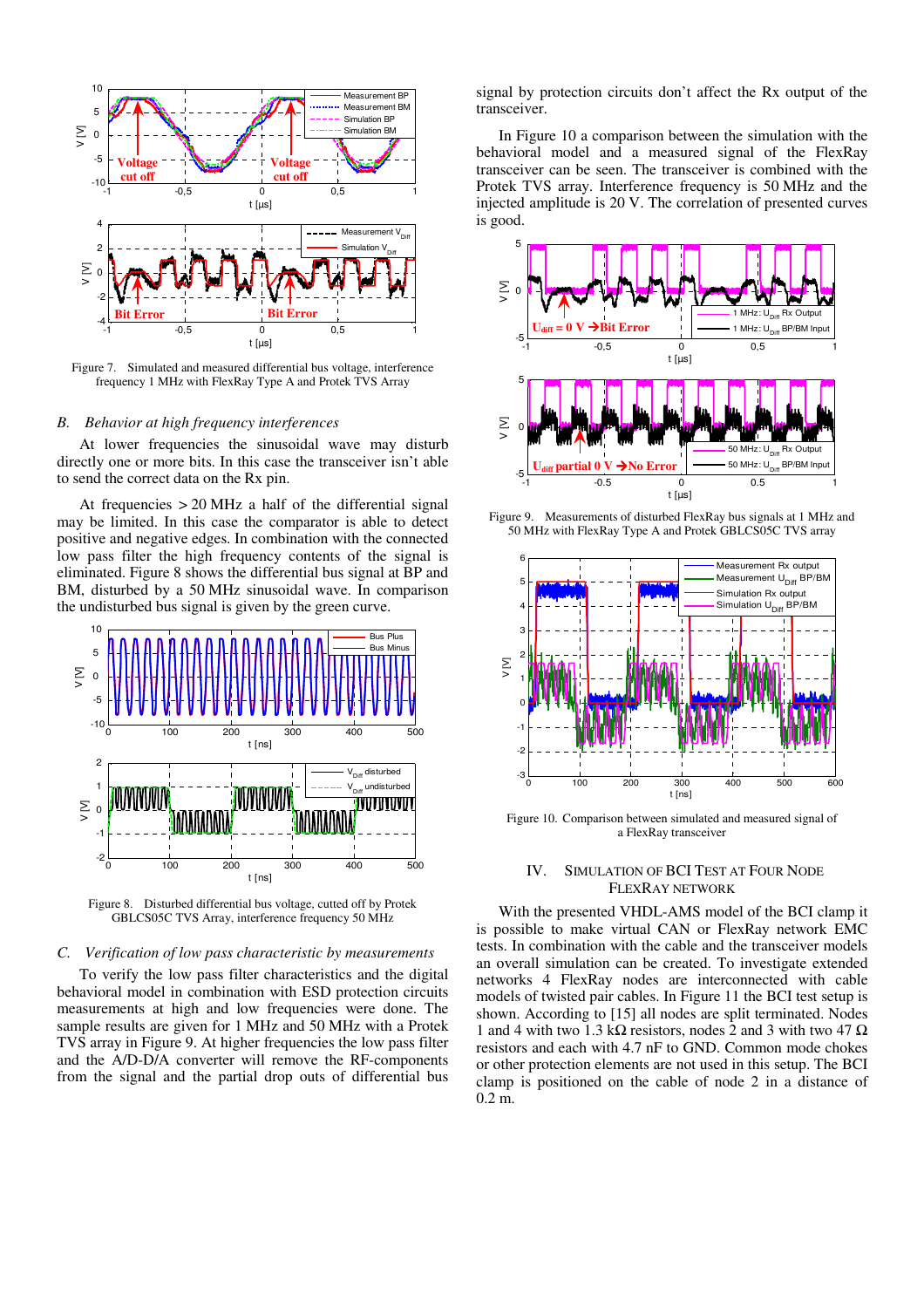

Figure 11. BCI test setup with passive star and four nodes

Figure 12 shows a comparison between the simulated and measured voltages at different FlexRay nodes. The measurements were done in the frequency domain with a network analyzer and in the time domain with a signal generator and oscilloscope. Here higher input power and active voltage probes were used. The BCI clamp was supplied with constant power of 10 dBm over all frequencies. The parasitic effects of connectors, the PCB and discrete elements, like resistors and capacitors, were considered in the model. The model shows very good correlation up to 200 MHz between simulated and measured results.



Figure 12. Comparison between simulated and measured amplitudes at the four FlexRay nodes

#### V. RESULTS

#### *A. RF Immunity with ESD Protection Circuits*

Depending on the breakdown voltage the sinusoidal noise amplitude will be limited on the bus and this can lead to communication errors. Figure 13 shows the simulated voltages of the investigated protection elements.

According to [16] in Table III the maximum breakdown voltages and the maximum calculated pulse power injected into the transceiver depending on used protection element are given. In case of using CT0603L25HSG the FlexRay transceiver would be thermally destroyed before the critical value is reached. Even most protection circuits are designed only to keep transient pulses. In case of CW disturbances over breakdown voltage, the protection element will be destroyed.

If the breakdown voltage of the ESD circuit is too high the transceivers may be damaged by ESD pulses.



Figure 13. Comparison of breakdown voltages

TABLE III. BREAKDOWN VOLTAGES AND MAXIMUM INPUT POWER DEPENDIG ON INVESTIGATED PROTECTION ELEMENTS

| <b>Protection</b><br>elements                                                                            | <b>Break-</b><br>down<br>voltage | Max. calculated power dissipation of used<br>transceiver depending on protection circuit |                           |                                 |  |  |
|----------------------------------------------------------------------------------------------------------|----------------------------------|------------------------------------------------------------------------------------------|---------------------------|---------------------------------|--|--|
|                                                                                                          |                                  | <b>CAN</b><br>Type A                                                                     | <b>FlexRay</b><br>Type A  | <b>FlexRay</b><br><b>Type B</b> |  |  |
| <b>Protek TVS</b><br>GBLCS05C                                                                            | $\approx 8$ V                    | $< 140$ mW <sup>1)</sup>                                                                 | $<$ 32 mW $^{1}$          | $< 17$ mW <sup>1)</sup>         |  |  |
| <b>SEMTECH TVS</b><br>SD12                                                                               |                                  | $\approx 16$ V $\leq 560$ mW <sup>1)</sup>                                               | $< 128$ mW <sup>1)</sup>  | $< 68$ mW <sup>1)</sup>         |  |  |
| <b>EPCOS</b><br>CT0603K14G                                                                               |                                  | $\approx$ 32 V $\leq$ 2240 mW <sup>1)</sup>                                              | $< 512$ mW <sup>1)</sup>  | $< 272$ mW <sup>1)</sup>        |  |  |
| <b>EPCOS</b><br>CT0603L25HSG                                                                             | $\approx 65$ V                   | $< 8960$ mW <sup>1)</sup>                                                                | $< 2048$ mW <sup>1)</sup> | $< 1088$ mW <sup>1)</sup>       |  |  |
| 1) Pulse power only (sample calculation at 1 MHz)<br>Modeling of transceivers with equivalent impedances |                                  |                                                                                          |                           |                                 |  |  |

## *B. BCI Simulations of extended FlexRay Networks*

Based on laboratory measurements an overall model for BCI testing was developed. Including the transceiver model and the characteristic values of Figure 2 and Figure 3 the critical forward input power by using the FlexRay transceiver Type A can be calculated and is given in Figure 14.



Figure 14. Critical BCI Input Power for interconnected FlexRay nodes using transceiver Type A